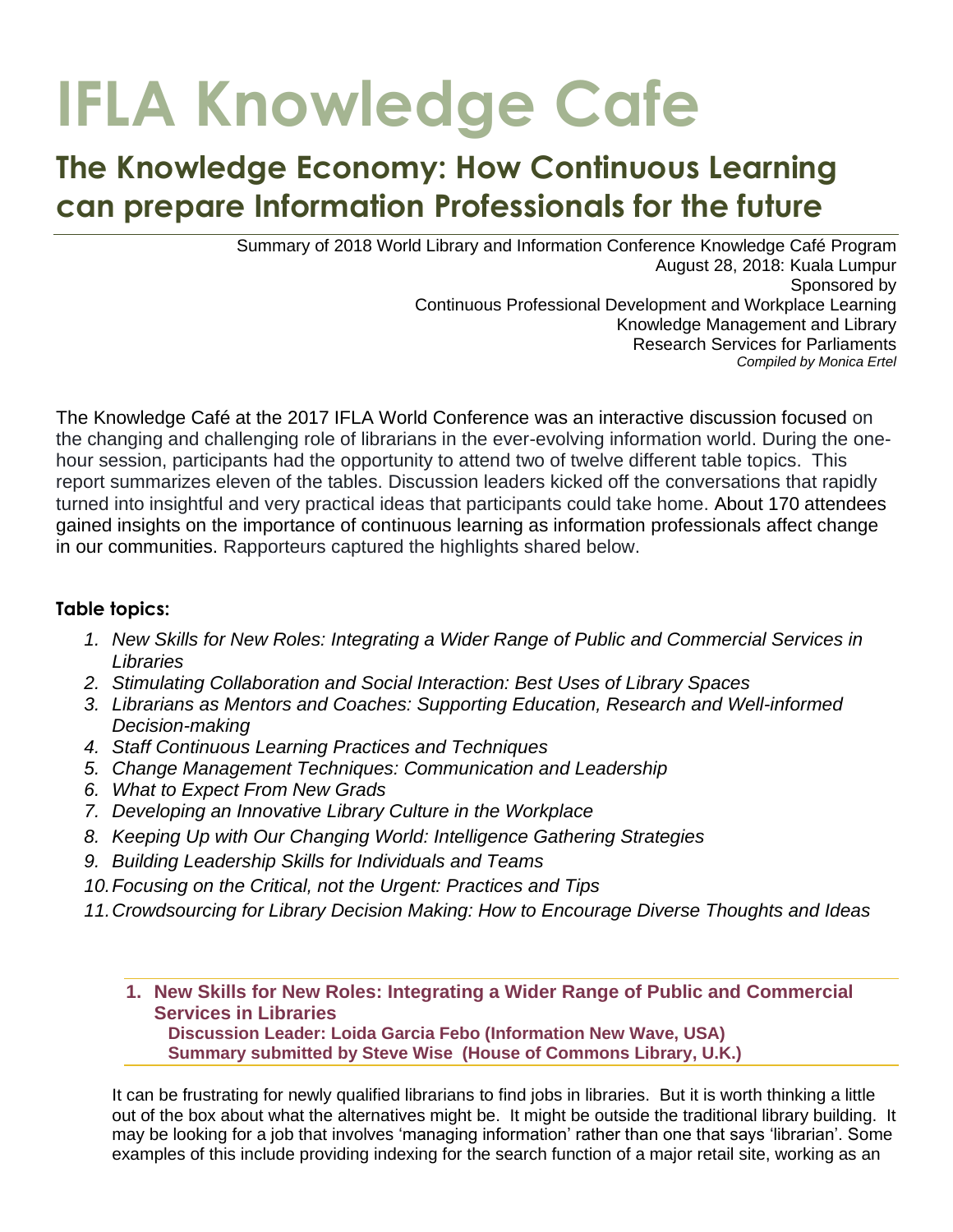information specialist in IT programmes, helping analyse data / data management for business startups/entrepreneurs, managing information for TV news or NASA. We need to encourage students to look more broadly and imaginatively about using their skills.

So what should libraries provide in terms of professional development and what skills do today's information professionals need?

- Self-directed / life-long learning with open minds and the ability to adapt to change as libraries and information needs are in transition. Encouragement (and the confidence) to reinvent ourselves and look for ways to supplement our skill set and then publicise those new skills. Entrepreneurial, consciously thinking about how we can use our skills to deliver value – to ourselves as well as our customers. This all applies equally to other professions as well.
- Is it better to start with a background in another line of business and then teach students library/IM skills or vice versa? We discussed examples where each model had been used successfully. One idea suggested was to use more experienced staff to mentor newer staff.
- We need to be much more knowledgeable about technological developments and also about the needs of our communities.
- Another skill is the ability to develop relationships and partnerships with other professionals, both within and outside of libraries.
- Some of the skills and potential roles discussed for librarians include data analyst, coder, data miner, CIA analyst, working with social networks, digital content, and design thinking. Metadata was seen as increasingly important in the digital world of big data and the Internet of Things.
- How can library schools transform themselves, changing their own methods and equipping students with the new skills they will need? One thought was that the perception of the term 'library' can be old fashioned. Schools can change their name to drop the 'library' tag. We are still librarians but with a broader range of skills. Does calling ourselves 'information specialists' broaden our job prospects? In Sweden, the word Librarian has been reloaded, refreshing perceptions to match what we actually do now, eliminating the problem.
- When people start in their careers, we should focus on soft skills, behavioural interviewing, psychometric testing – not so much the technical skills (since new starters either have them or we can teach them) but more about emotional intelligence.
- Realistically, should we try to be everything to everyone? (There is the risk of being 'jack of all trades and master of none'.) But we can develop skills profiles and competencies, suitable for different types of roles or jobs, evolving and enriching skill sets over our careers. Which takes us back to life-long learning and adapting to future, as well as present, needs.

#### **2. Stimulating Collaboration and Social Interaction: Best Uses of Library Spaces Discussion Leader: Vivian Lewis (McMaster University, Canada) Summary submitted by Eva Semertzaki (Bank of Greece, Greece)**

Two sessions of about twenty minutes took place. Participants represented seventeen countries: Australia, Belgium, Canada, Colombia, Denmark, Egypt, Germany, Greece, Japan, Lithuania, Malaysia, Norway, Pakistan, Poland, Sweden, Switzerland, and USA.

There was not enough time for all participants to express their thoughts but the highlights of the discussions were:

- Team activities in libraries without money help to build social collaboration
- Libraries build strategies of bringing staff together, such as:
	- o Relationships via Communities of Practice make people feel comfortable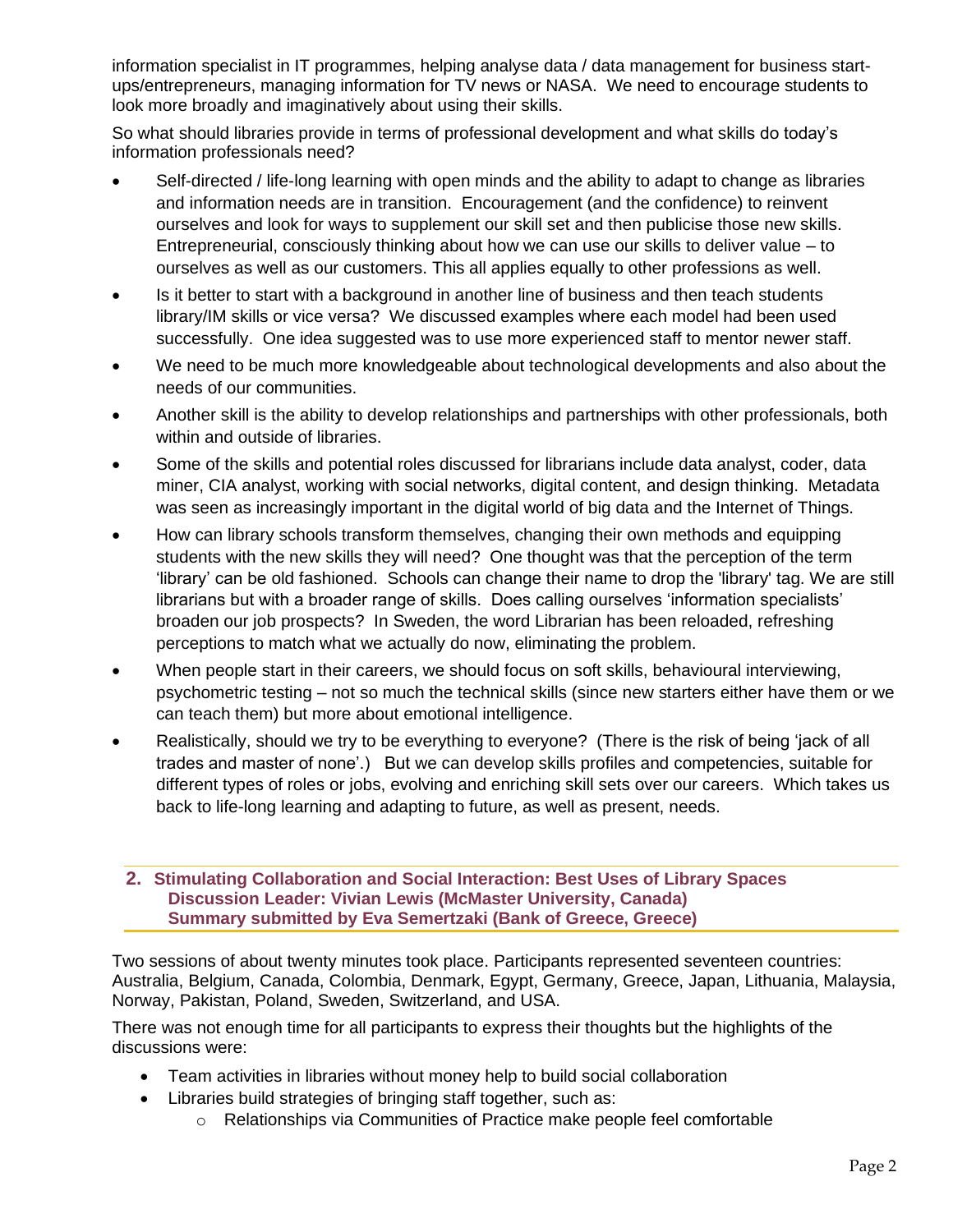- $\circ$  Using business intelligence sessions and diligent tools (e.g. Zoom) in project management help people share their expertise and solve problems of communication
- In face-to-face meetings, people learn about what others are doing.
- Some libraries are inventing creative ways to get people involved such as using dice in red and blue for negative and positive evaluation of projects
- Geographical dispersion in local or country level creates different ways of interaction between staff members
- Switching roles in libraries is a way of stimulating communication but people need to acquire different kinds of skills
- The generation gap is evident in libraries: two to three generations may work together in the same library but in many cases, young people may resist change while people who have been in the profession longer, may not be as technologically savvy. All generations are needed to amalgamate experiences. In other cases, the generation gap acts energetically in libraries to accomplish tasks that fit the skills of different ages
- There are thematic standing groups in countries, e.g. information literacy, cataloging standards where librarians meet in intervals and inform other librarians about new developments
- The library administrators should stimulate to collaboration with metrics to encourage teams to work together

**Conclusion:** Libraries and librarians worldwide have many things and concerns in common. Conversations like the Knowledge Café have great insights and IFLA gets a global vision of libraries around the world.

**3. Librarians as Mentors and Coaches: Supporting Education, Research and Wellinformed Decision-making** 

**Discussion Leader: Ulrike Lang (State and University Library, Hamburg, Germany) Summary submitted by Eduardo Goldstein (Chilean Congress Library, Chile)**

The table had two rounds of discussion, with a wide diversity of participants (different countries and library types, which include libraries from Germany, Spain, Uganda, USA, Japan, Australia, Sweden, Switzerland, Czech Republic, Thailand, Philippines, Botswana and Chile

Ulrike opened the discussion with an invitation to identify the differences between a mentor and coach. The following differences in characteristics, among others were identified:

- Mentor: Gives supervision and advice for career development and personal development of the mentees. Mentees may be new librarians or professionals who want to move into a different sector or role. Mentoring could be for the long term and with a broader focus than coaching. Mentoring could also focus on giving advice for librarians who want to grow in their careers, such as becoming a Director.
- Coach: In general a coach is more focused on a specific development area or skill and is frequently for the short term. Instead of advice, a coach poses key questions for the mentee to answer her/himself.

Some participants commented that it is not always easy to tell the difference between mentoring and coaching. Based on the experiences of participants, the table focused more on the discussion of the characteristics and challenges of mentoring than of coaching interventions. Participants shared experiences of programs they had been involved with or supported in their organizations

It is possible to identify different schemes or mentoring programs, with a broad variety of items and duration (such as periods of six, twelve or eighteen months). In the experiences shared, the users were mostly librarians, but some programs included other worker).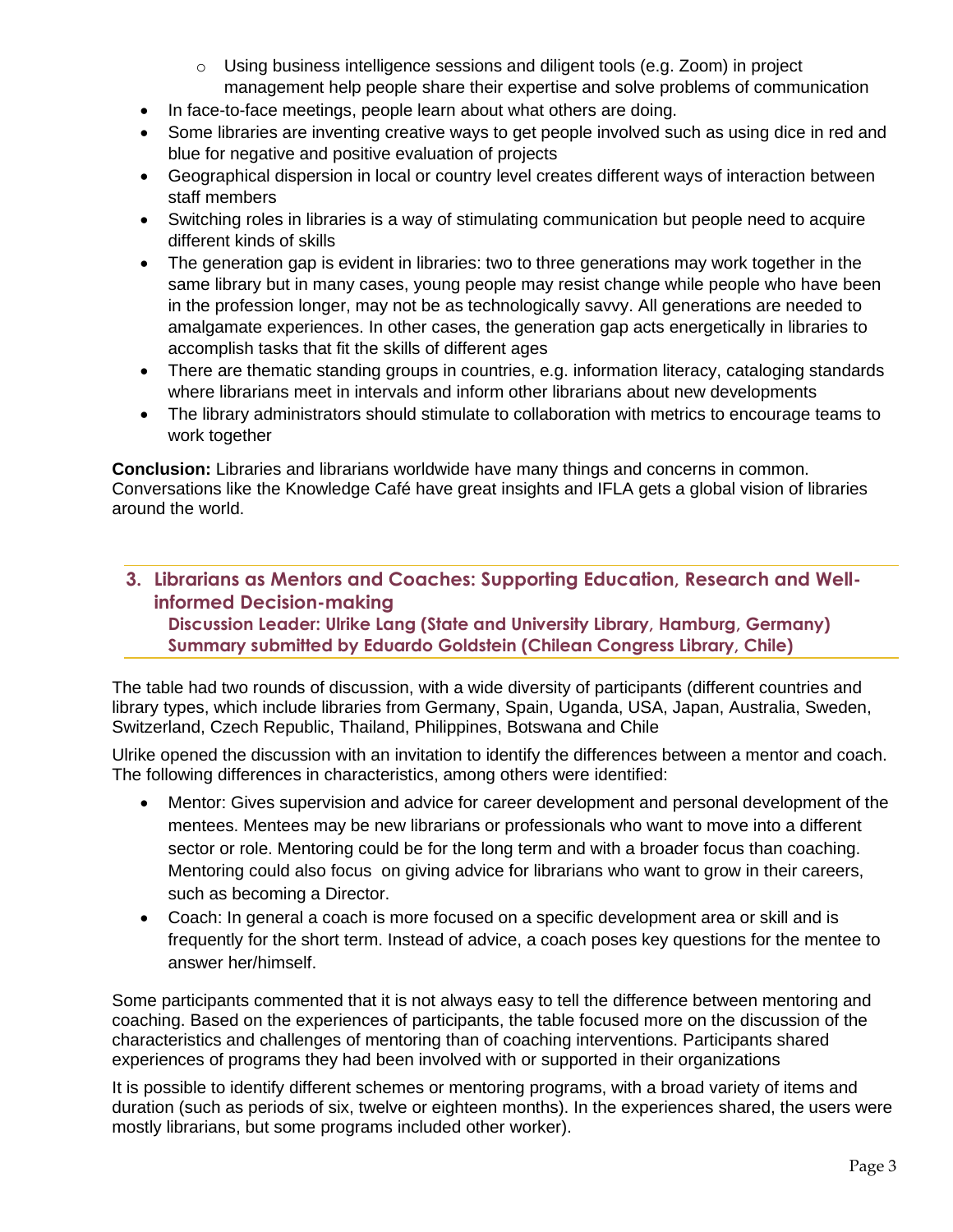There were references to experiences of different geographical combinations and ways of interacting (face-to-face or using social media platforms like WhatsApp, Skype, wiki-spaces, etc.) Some information is available concerning guidelines, like ALIA Mentoring Scheme Guidelines 2017, or the web sites of the respective associations.

Some topics that could be the main objective of mentoring include the following examples: how to deal with your boss, make a resume, find work, develop different skills, etc.

With respect to the different characteristics of participants in mentoring, big issues for different programs were taken into account for the match between mentor and mentees. Concerns about key preliminary information of each one, and criteria for selection was discussed. A survey prior to selection of expectations and interests is very useful for finding a match. In some programs, mentees could chose a mentor considering their resume and particular skills.

To match people from the same or different locations has advantages and disadvantages. From the experience of some participants, it does not seem advisable to match people from the same city or institution so that they do not know each other, and for separating personal and work problems. There are concerns of preserving confidentiality in the cases when mentor and mentees live in the same area, especially in the small towns.

In some places the programs are incentives for professionals but at the same time there are instances where there is much more availability of mentors than mentees. There are cases of programs that have been suspended for these reasons.

Other programs maintain close relations with student associations, and in universities, it is common for advanced students to be mentors or advisers of new students.

How to evaluate and improve different kinds of services was also taken into account with the contribution of the experiences of the participants.

#### **4. Staff Continuous Learning: Practices and Tips Discussion Leader: Gillian Hallam, (Queensland University of Technology, Australia) Summary submitted by Juanita Jara de Sumar (McGill University [retired], Canada)**

The first group considered that continuing education for librarians has to be done in areas that allow connection of current events with professional development. Strategies to be used should be based on identifying needs by using new technologies for managing change.

There should be an office that manages in-house training through seminars and workshops. However, there can be a lack of commitment and different types of libraries sometimes get different treatment. For example, in Sweden University, librarians receive training, but public librarians do not. The Library association is working with the unions to address this problem.

In Swaziland, staff is not qualified because there are no library schools. A solution would be to have stronger library associations. In Zambia, the Library Association together with the library school offer continuing professional development courses.

It was also mentioned that there is a problem with geographic dispersion which would require distancelearning programmes. In addition, it is usually Human Resources who manages continuing professional development.

The second group discussed the need to know the career path one wants to follow in order to determine training. It is important to find out what you want to do.

There is a need to keep track of one's career development. Digital portfolios were suggested. There was a perception that more experienced librarians feel challenged by their juniors. Also there can be a gap between school and practice. It was suggested that if more information professionals work in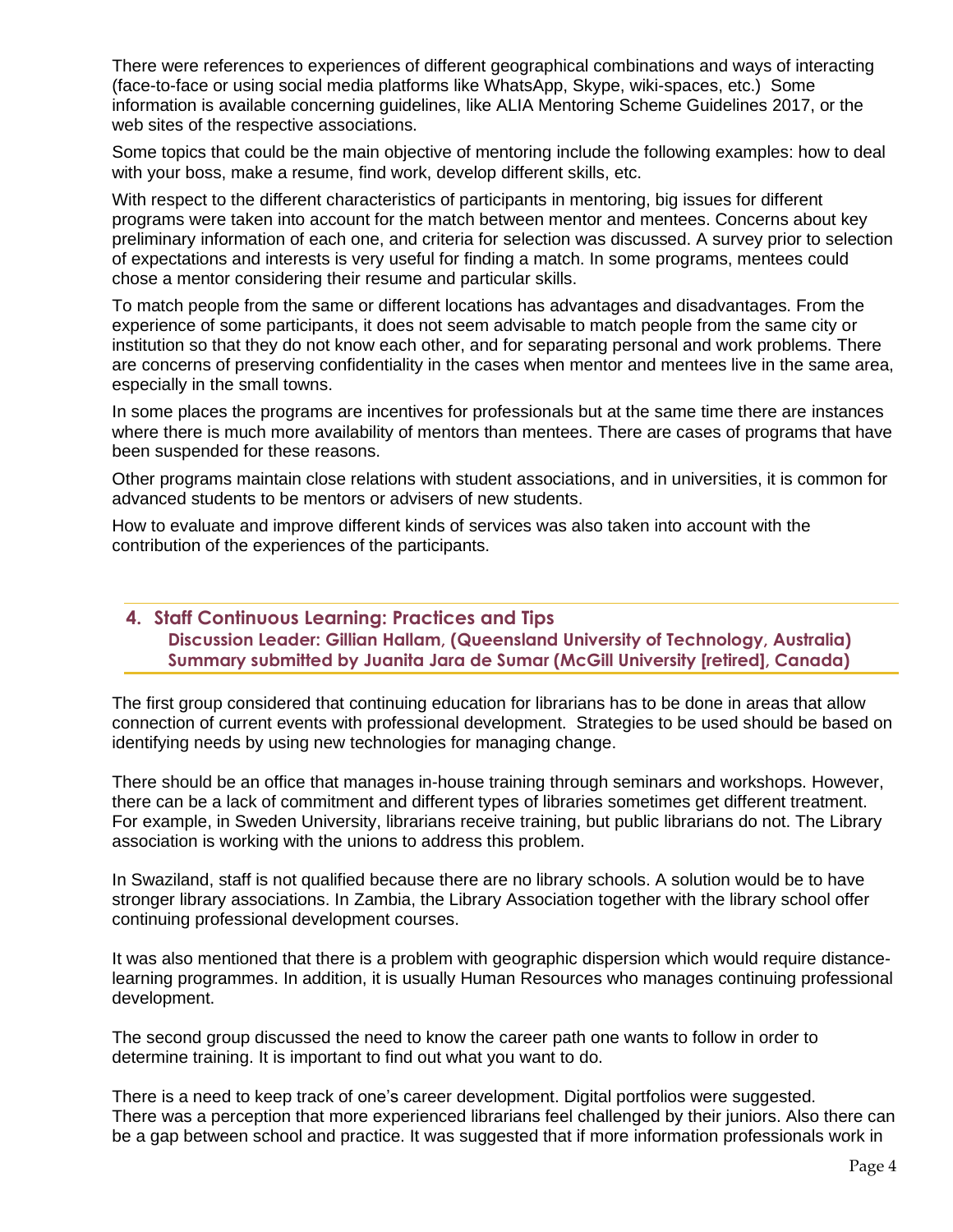teams, instead of hierarchical organization, this could help. Another suggestion was that newer librarians should be mentoring the senior staff, because technology moves too fast.

An example was given of senior staff who are paid for lecturing outside the organization donating that money into staff training.

Also discussed was the fact that organizations sometimes support training only if it is related to the job and not for advancement.

# **5. Change Management Techniques: Communication and Leadership Discussion Leader: Karin Finer (European Parliamentary Research Service, Belgium) Summary submitted by Ellie Valentine, Rapporteur (Freelance Librarian, USA)**

Karin Finer from the Library Services European Parliamentary Research Service led off the discussion with a framework for change management including Kotter's eight steps for change that are often used by libraries:

- Create a sense of urgency
- Build a guiding coalition
- Form a strategic vision & initiatives
- Enlist a volunteer army
- Enable action by removing barriers
- Generate short-term wins
- Sustain acceleration
- Institute change

#### [Kotter's 8 Steps for Change](https://www.kotterinternational.com/8-steps-process-for-leading-change/)

There are many different techniques for change management. It is a process – not an event – it has steps. It is the process itself that must be managed. Anyone who has managed change knows that there are many aspects to be managed. Communication is a central issue. There is often resistance to creating a new system. The team leader and the team need many skills, so calling on those skills within the team is a critical element for success.

External change is more difficult (and meets with more resistance) than internal change that you or the team initiates. Therefore, finding points of "ownership" or "buy-in" can be important elements for successful change management. Gaining acceptances helps to find a way forward. Good practice includes: base change on analysis; have a strong vision; involve people; if change is forced – explain why; look at alternative options; accentuate positive benefits; be prepared to modify ideal solution; define the new organisation; train staff; discuss changes; involve external change agents if needed.

With rational change, one knows why it is needed. But there is often an emotional side of change that is very difficult. So part of managing change is managing fears and helping people let go or to take off in a new direction.

Change often takes more time than you have. It is helpful to set milestones and to "celebrate the milestones."

It is important to communicate the change goals and visualize the consequences of the change. Change can be very chaotic, but there is also room for enormous creativity and suddenly people from whom you do not necessarily expect it become very active and supportive of the change process. If there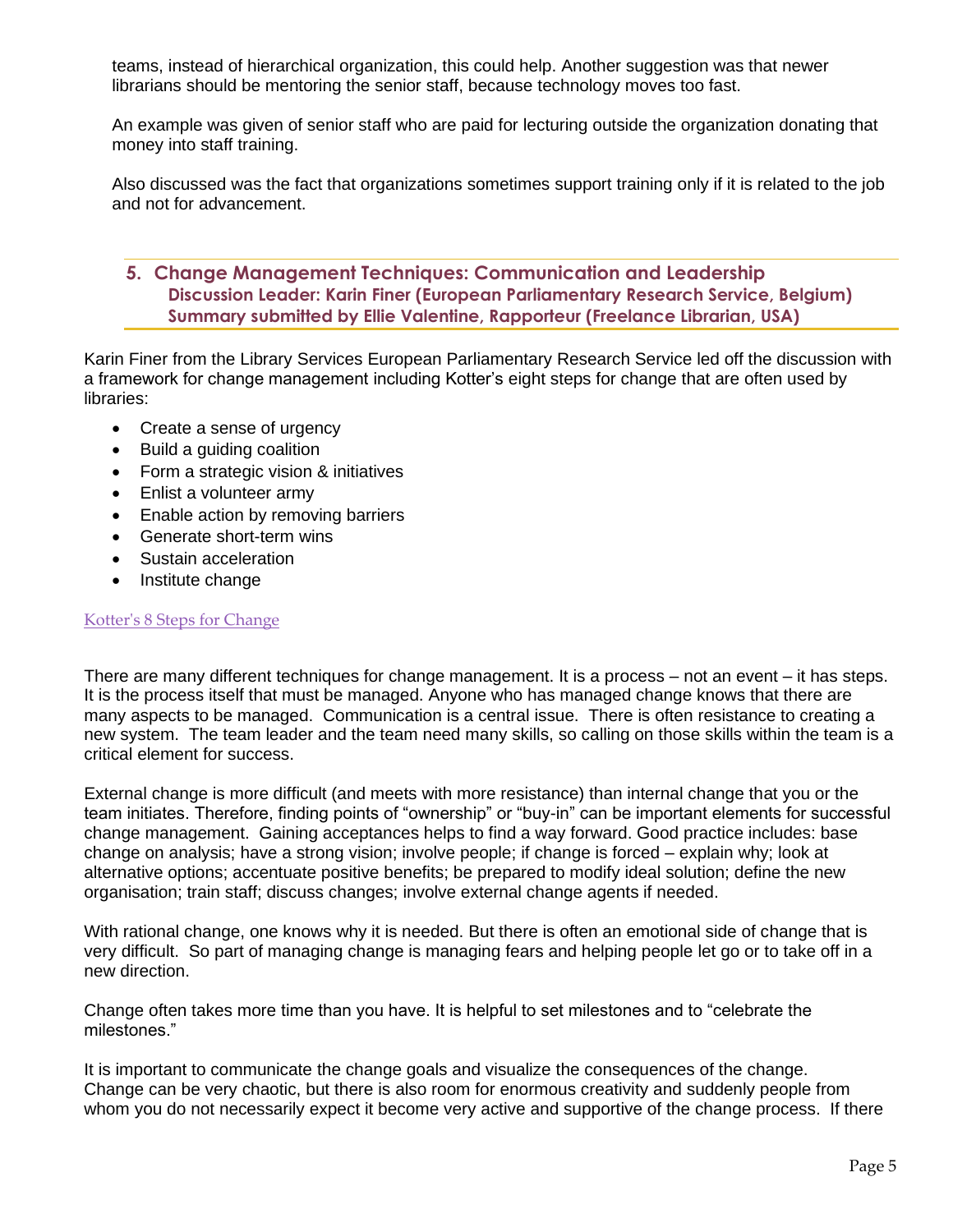is development blockage, you can often find those people who are supportive to bring others along. As one participant said: "I will never again make a prediction about what will be easy – or hard."

Sometimes exercises help to get the team prepared. Edward de Bono's ["Six Thinking Hats"](http://www.debonogroup.com/six_thinking_hats.php) is one way that a team can be given voice to question the plan or amend it. For example, it can be helpful to have an external stimulus to the process through an outside facilitator or consultant. One librarian described a process of an outside consultant who led a process to interview the staff and once they got their results from the one-on-one interviews they were assembled into small discussion tables with the goal to develop a product box, and they had to say everything they wanted in terms of operability, marketing, user friendliness, etc. The whole event was captured by video and the product boxes are still on display for everyone to see so that the work they have done to shape the process is not forgotten.

Participants included librarians and consultants from Botswana, Denmark, France, Germany, Sweden, the UK, the US. We discussed change from a personnel management perspective (new staff, more staff, less staff) as well as a project perspective (collection consolidation, new LMS, moving facilities, introducing a new strategic plan).

# **6. What to Expect from New Grads Discussion Leader: Sandy Hirsh (San Jose State University, USA) Summary submitted by Mary Ellen Davis (Assoc. of College and Research Libraries, USA)**

"What to Expect from New Grads" had a range of participants from different library sectors and from different countries (including USA, Slovenia, Sweden, Poland, Belgium, Germany, Canada, Australia, Thailand, and France). In both table discussions, we had a different student from St. Catherine's library school (in Minnesota) participate. Here are some of the points that emerged from our very active and engaged discussions:

- Employers are looking for new grads to fill specific skill gaps in their libraries. This can vary over time. For example, several people emphasized the importance of language skills (not just English), especially to support immigrant communities; several mentioned that we all live in a global world. Other skills mentioned included tech skills, big data, management, social media skills, knowledge of digital technologies, data management, etc.
- Employers are looking for new grads who have strong soft skills and interpersonal skills such as flexibility, collaboration, team player, communication (both verbal and non-verbal), passion for the job, etc. Some are focusing increasingly on the "fit" of the employee in their organization. Some said that in fact it is more important to them to hire new grads who have strong management skills, rather than tech competencies. Others said that in fact tech skills WERE important to them. So there were some differing perspectives.
- Employers are looking for new grads who have a "spirit of service;" they want people who know how to teach technologies to users, people who will do great outreach to the community and who will serve as "ambassadors", people who are curious and creative, and people who are committed to lifelong learning.
- Employers emphasized that libraries have changed and they are not interested in new grads who talk about choosing this profession because they "love books" or because they want to work in a "safe environment." They need new grads to bring imagination and new thinking to their libraries. They want new grads to be "agents of change." They want new grads who have a passion and who bring their personality to the position. They want new grads who are not afraid to say "I don't know" and who will ask for help when they need it.
- There were some concerns about who is choosing to go to library school in the first place, and whether library schools are attracting the right people to the profession. For example, in public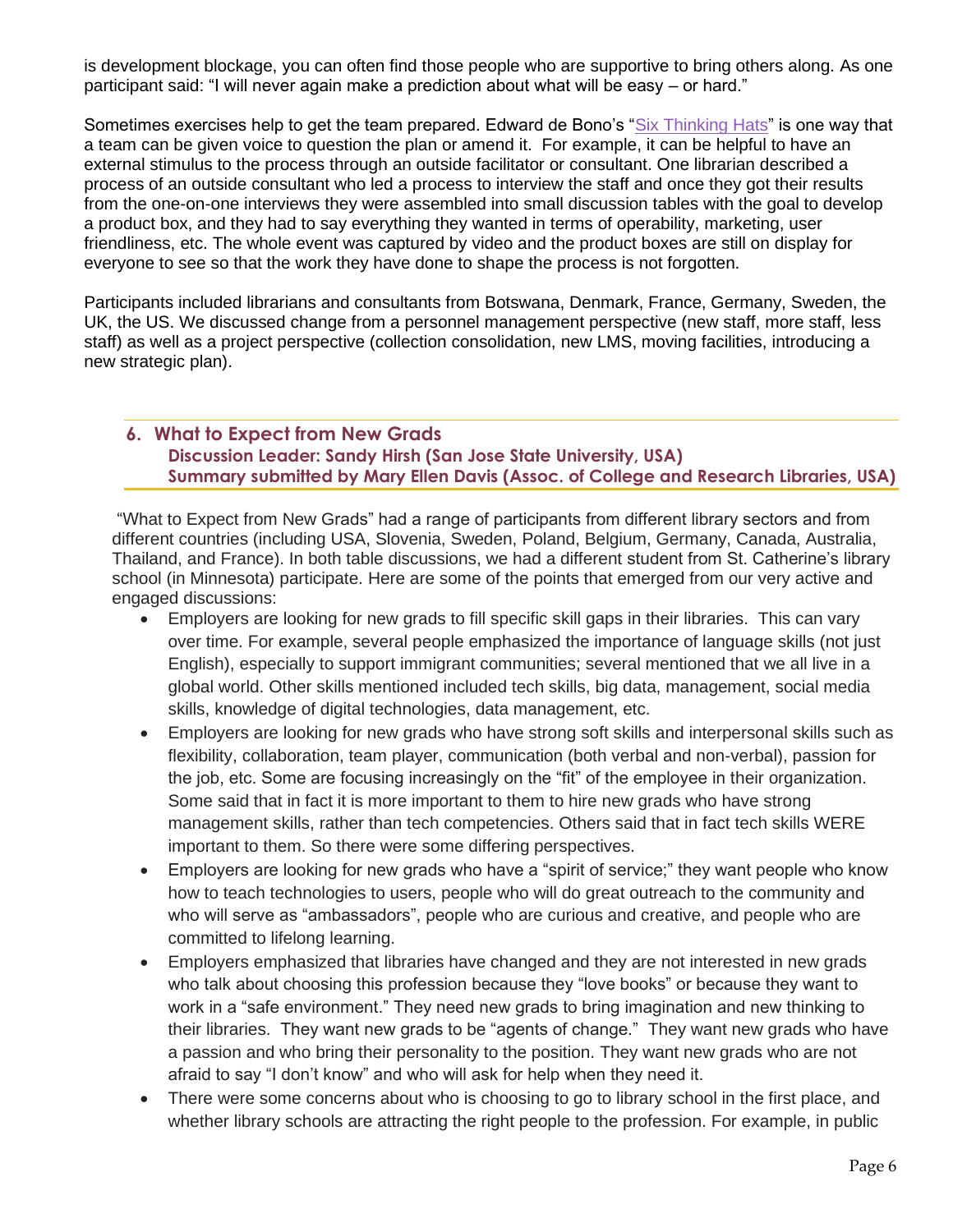libraries, some of the participants emphasized that the work is changing and they need new grads who want to work with people, not just with books.

There were some other topics that came up. Some feel they have to provide too much training to new grads to fill in gaps in their knowledge, such as an understanding of specific academic library issues (e.g., funding models, open access). As a result, participants mentioned a number of different approaches. One person said that she now often hires non-LIS professionals in scientific areas (e.g., mathematics, chemistry, etc) and teaches these scientists to have careers in the library as catalogers in these specialized areas. Some mentioned the importance of assigning new grads to mentors in the workplace to assist the new grads in learning their new work environment. Another mentioned that he found that offering internships was a fruitful way for them to find good new grads and to train them as well. Another mentioned the importance of employer support of new grads and that employers need to help new grads get more skills.

# **7. Developing an Innovative Library Culture in the Workplace Discussion Leader: Ewa Stenberg (Malmo University, Sweden) Summary submitted by Sylvia Piggott, Rapporteur (Global Information Solutions,Canada)**

- Innovations come out of different climates
- Must have the will to change things, curiosity, testing pilots, absorb errors
- Everyone must feel they are trusted, not top down, have time for developing ideas
- 'Culture eats strategy for breakfast' you can have a wonderful strategy but must have culture in which to thrive
- Recruit to fit into culture a problem to overcome
- Fear of new technology
- Move staff out if necessary
- Find coalition of the willing
- Develop teamwork
- Training is a must
- Manager creates the culture
- Create space to innovate
- Innovation grant to empower staff to innovate
- Idea workshop choose the best
- Fail competition allow you to try new things
- Innovate is not extra work
- Visit innovative places
- Read outside of the field
- Courage from management

# **8. Keeping Up with Our Changing World: Intelligence Gathering Strategies Discussion Leader: Elizabeth Turner (TPG Global, USA) Summary submitted by Mary Augusta Thomas (Smithsonian Libraries, USA)**

Two interesting group discussions brought two different aspects of intelligence gathering. Social media was important to most participants in keeping themselves professionally informed. Members chose carefully who they would follow on Twitter and often tied their selections to writers and lecturers of note.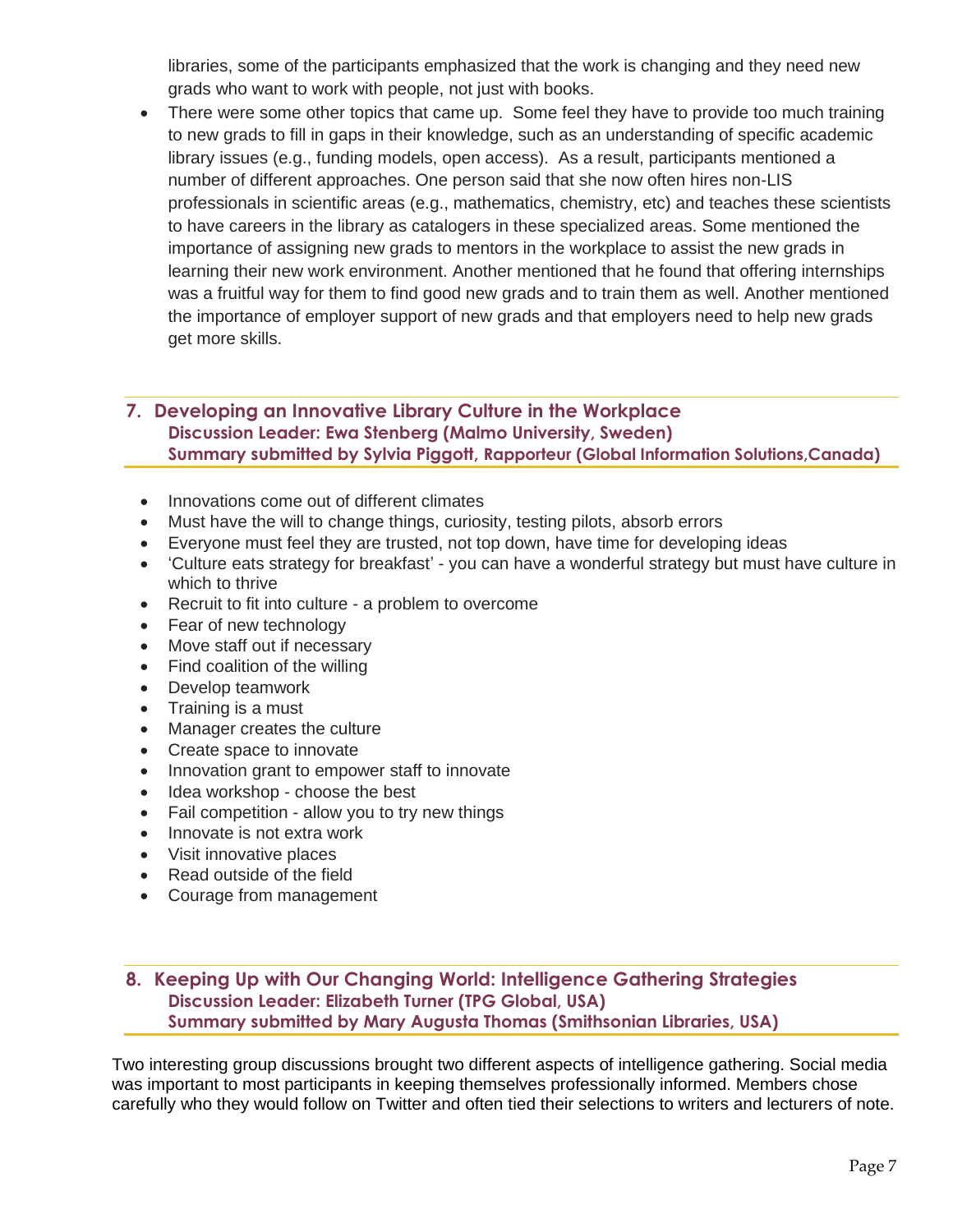In many places, the institutional account serves as the means to get the word out about programs. Professional information sources were gathered on private accounts.

In the first group, social media use was seen more as personal professional development; the second group used it for intelligence gathering for reporting up. Twitter was preferred as more international than Facebook. Librarians who were responsible for gathering information and re-packaging recommended Storify and similar tools.

Blog content was for longer reading times. The participants encouraged their staff to learn from younger staff and there was an excellent suggestion of reverse mentoring to raise the overall use of social media. New staff are assigned to more established staff to help them learn new media.

There was a mix of suggestions on more formal business analysis tools and methods. Some used library school webinars, some held scenario meetings. In the second session, many librarians used clipping services and news aggregators to keep informed.

Radio, podcasts, and newspapers still provide timely information particularly for those dealing with political figures. Email is the means of sharing most of the information with staff; intranets are not as actively used. Information is taken as more reliable if the sender is known.

# **9. Building Leadership Skills for Individuals and Teams Discussion Leader: Lillian Gassie (Library of Congress, USA) Summary submitted by Catharina Isberg (Helsingborgs Library, Sweden)**

What is leadership? Leaders provide the vision and the big picture and bring people together to make the job. Leaders inspire people to move in a certain direction

Leadership is a key factor in making a difference. The result depends very much on the leadership role. Building leadership skills through:

- Formal leadership training (it is important that this is added in LIS education)
- CPD (Continuing Professional Development)
- Daily work practice is every day

Need to begin the leadership path earlier. Expertise is also important.

Leadership training – the will must come from the inside; you need to be interested and believe in it, be motivated. It is a long process.

You need a lot of confidence to take on the leadership role. You need to build this up.

Empowerment – in modern working life everyone is a leader at different points, everyone needs to take leadership of their daily work. Leadership skills on different levels are needed. The same program that is offered to managers/leaders needs to be given to all employees.

Build a knowledge culture which motivates people to share and to experiment. Make a culture where people are not afraid of failure, where failure is ok and accepted. You learn from failure. You are also more respected as a leader when you are honest and show that you can make mistakes – you get more human. Failure is culture and situation specific.

The person who does not do anything does not make any mistakes.

Many leadership programs are done within the institution or organization where you work. Some organizations also have mentoring programs.

Great to do some in-house training. Cheaper to do it in-house and bring all staff together. Also a good learning opportunity to get the same knowledge at the same time.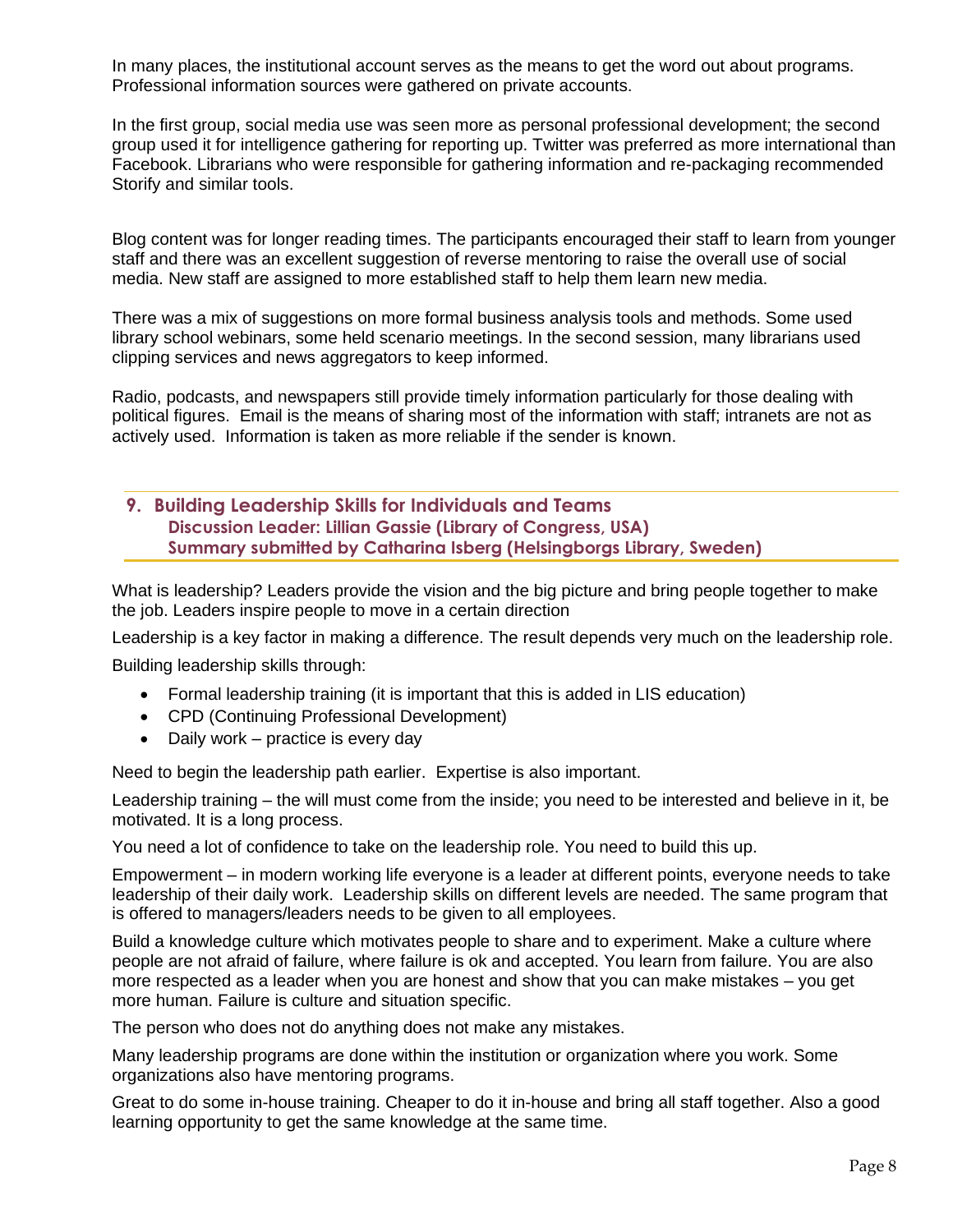# **10.Focusing on the Critical, Not the Urgent: Practices and Tips Discussion Leader: Jane Dysart (Dysart & Jones Associates, USA) Summary submitted by Ida Kelemen (Hungarian National Assembly, Hungary)**

During the two rounds of discussion, sixteen colleagues participated from a wide variety of countries and institutions: parliamentary, university and public libraries, from a museum, cultural centre and a library association.

Jane Dysart, the discussion leader, introduced the difference between the urgent and critical. As she described, we are usually busy with urgent things: phone calls, emails, and colleagues coming and asking information. We tend to concentrate on such things and they demand attention because the consequences of not dealing with them are immediate. However, if we look closely at them, we can recognize that they are usually associated with achieving someone else's goals and distract our time and energy from things important for us.

The critical activities have an outcome that helps us achieve our goals. They are typically centered on strengthening relationships, finding funding and supporters and planning for the future.

There are many common issues at different types of libraries and countries. They meet similar challenges. The critical issues listed by the table attendees included:

- Improving the services (e.g. access to databases, e-books, balance between the printed and electronic collection)
- Educating the library users (e.g. how to use the databases)
- Making sure decision-makers understand the work and the needs of the library
- − Raising awareness about the importance of the library during organizational changes (usually the library is the last priority)
- − Keeping the awareness of the library on the forefront
- − Being visible, promoting the library
- − Building relationships

Relationship building is one of the critical issues that is important in achieving institutional goals and finding funding and support. The most important relations mentioned by the participants were:

- − Keeping contacts with Management
- − Relationship with other organizations
- − Building relationships in official or unofficial ways (e.g. having lunch or coffee together)
- − Meeting with other specialists to learn from them
- − Finding people, such as heavy users of the library, to be advocates
- Having a good reputation outside can help to find supporters

How do we find time for dealing with the critical things? We should take a step back from everyday routine ("give me one hour to think about this") and take time to think (e.g. on Friday afternoon or lunchtime). Meeting with the staff (e.g. once a year) and speaking about the things critical for the service is also helpful.

Further reading: Dan Pontefract [2016]: [The Purpose Effect](http://www.danpontefract.com/wp-content/uploads/2016/03/Purpose-Effect_SampleGiveAway.pdf)

**11.Crowdsourcing for Library Decision Making: How to Encourage Diverse Thoughts and Ideas** 

**Discussion Leader: K. Jane Burpee (McGill University, Canada) Summary submitted by Julien Sempéré (Universite Paris Saclay, France)**